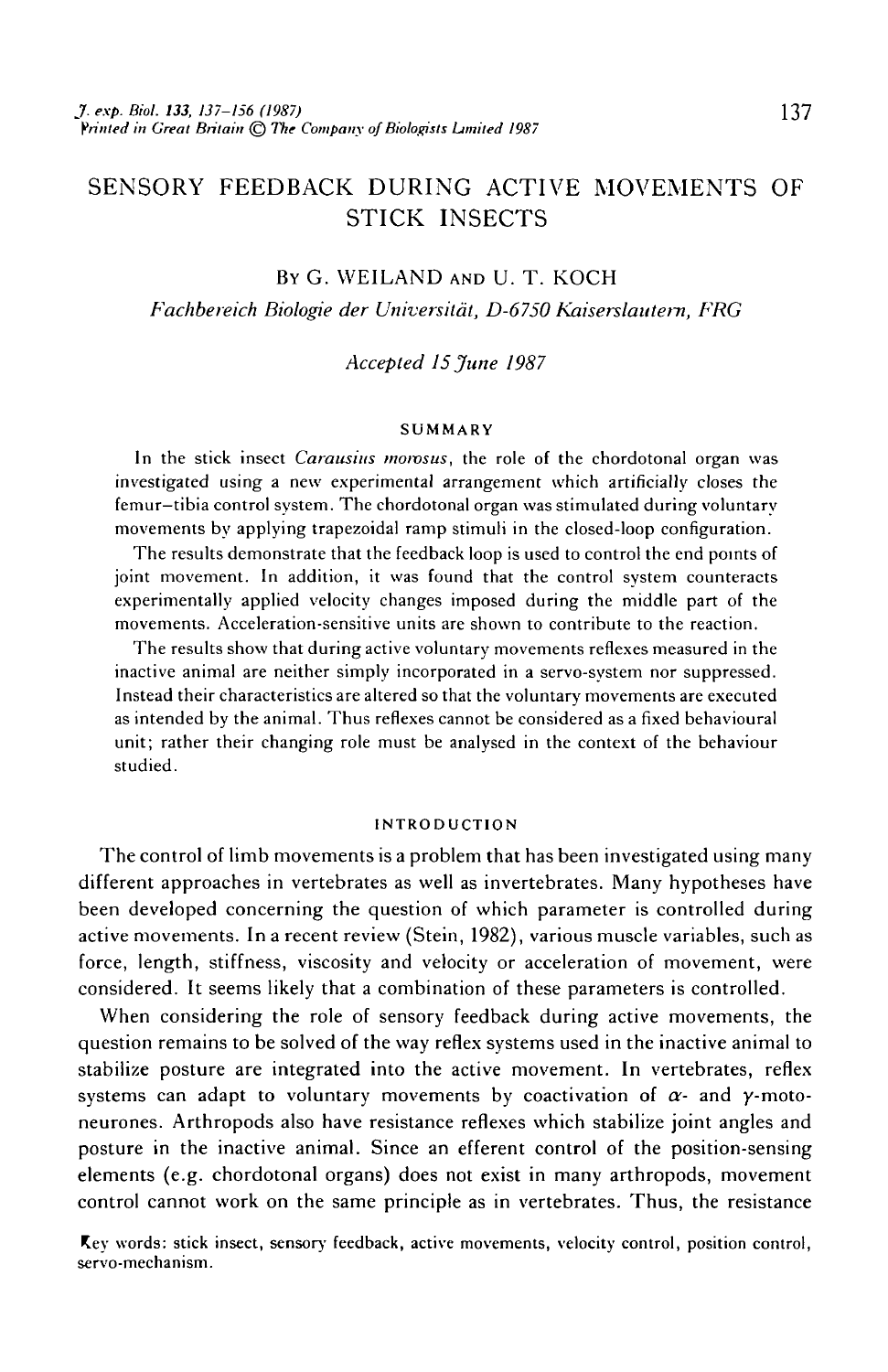reflex chains must be modified or integrated into a servo-mechanism to permit coordinated movements.

Earlier experiments on stick insects demonstrated that these resistance reflexes can be suppressed, change sign or change gain depending on the behavioural state of the animal (Bassler, 1973, 1976, 1977). During walking, reflex activity is still present, but its gain is reduced and the time constant of reflex response is shortened (Cruse, 1981; Cruse & Pfluger, 1981; Cruse & Schmitz, 1983). The reflex action is then used to compensate for irregularities and disturbances occurring during walking over uneven surfaces. Cruse & Schmitz (1983) concluded that reflex systems are integrated in simple servo-mechanisms, which work in the standing and walking animal. But in the walking animal half-time values seem to be shorter, and the upper corner frequency lower, than in the resting animal.

This plasticity in reflex action was also demonstrated in locusts (Zill, 1985), in which the pattern of motoneuronal activity changes when the metathoracic legs work against a resistance and when this resistance is removed. In the first situation, a typical resistance reflex is found, whereas in the second case a complex change in reflex mode occurred. Experiments on crustaceans (Spirito, Evoy & Barnes, 1972; Barnes, Spirito & Evoy, 1972; Barnes, 1977) also demonstrated that there is reflex activity during active movements.

In all these experiments, the reflex loops were disturbed during active movements with stimuli in a way which did not permit a precise definition of the locus of stimulation, and it was not possible to stimulate directly the sense organ without disrupting the feedback loop at the same time. In vertebrates, muscle spindle organs cannot be stimulated separately from the effectors. Additionally, in investigations on walking animals, other sense organs may be involved in the reaction in many cases, for example, campaniform sensilla in insects, which have effects on timing during a step cycle (Cruse, 19856; Bassler & Wegner, 1983). These experimental difficulties can be overcome using a new technique in which the femur—tibia control loop in the stick insect is closed artificially by an electronic system measuring leg position and transferring it to an appropriate mechanical stimulus of the chordotonal organ (Weiland, Bassler & Brunner, 1986). Using an electronic adding circuit, extra stimulation of the control loop can now be applied without disrupting the reflex activity produced by the moving limb. Using such an arrangement, it is possible to investigate more thoroughly the role of the control loop during active movements, since test stimuli can be applied at any phase without disturbing the active movement itself. In addition, one can test which parameters (e.g. position, velocity, etc.) are controlled in an active movement.

Four distinct working hypotheses can be formulated about a feedback loop during active movements.

(1) The characteristics of the feedback loop are the same as in the resting animal but a continuously changing reference input causes the actual output to follow the, reference input (servo-mechanism). This hypothesis must be rejected for tha femur—tibia joint of the stick insect because the closed-loop femur-tibia control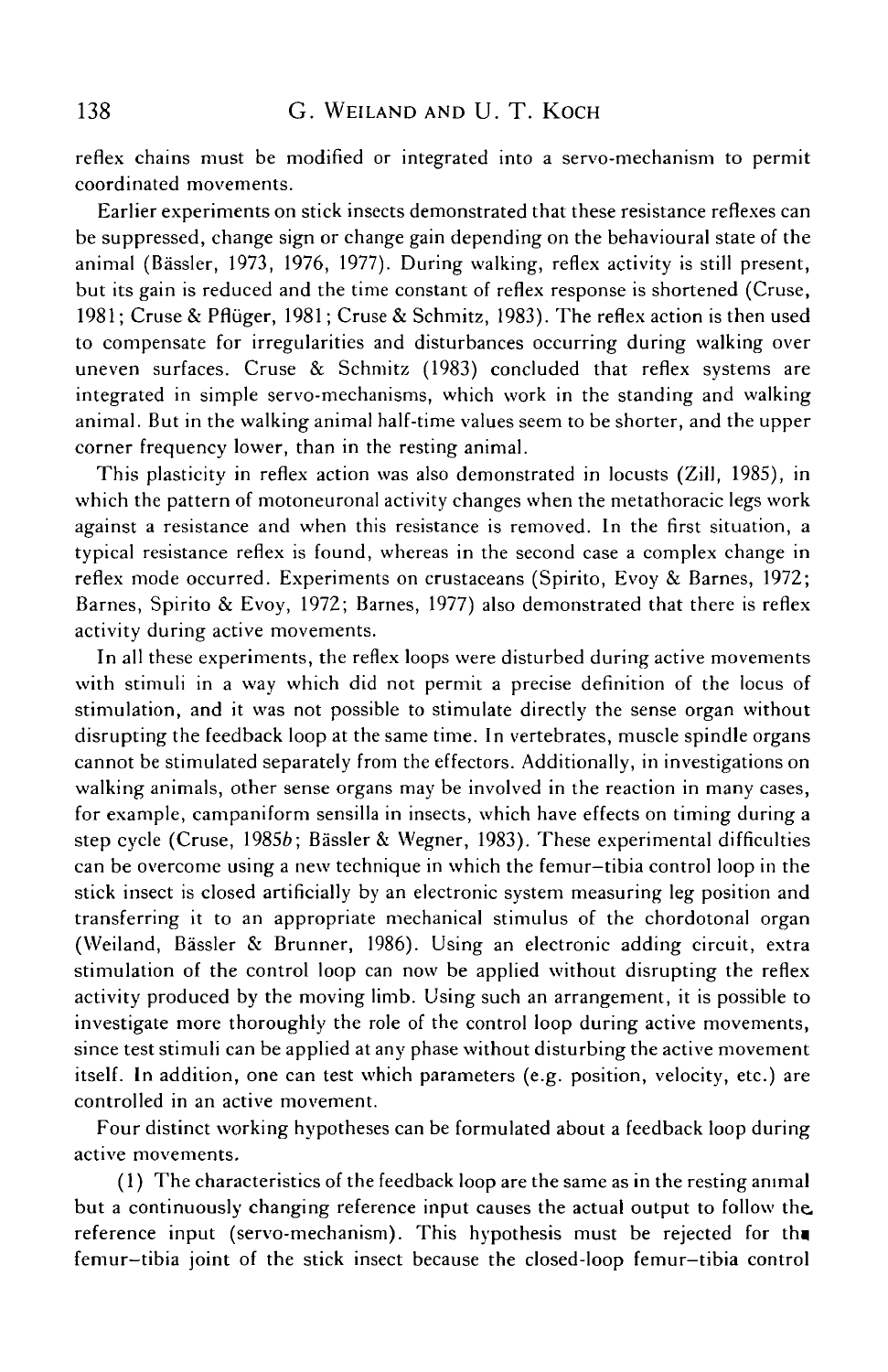system is only able to follow a changing input at frequencies below 1 Hz (Weiland *et al.* 1986), which is too slow for faster active movements.

(2) During active movements the control system is integrated in a servomechanism but its characteristics are changed compared to the resting animal. Such a servo-mechanism may control position, velocity or acceleration or a combination of them. In addition, it is possible that a parameter (e.g. position) is controlled either over the whole trajectory of the movement or over a defined range of the movement (such as the end point).

(3) The feedback loop is switched off and therefore not involved in the system which controls active movements. The feedback system will not correct disturbances of the movement.

(4) The negative feedback of the system in the resting animal is changed into a positive feedback and is then used to reinforce an ongoing movement. In this case, small disturbances of the movement are not damped out, but instead are amplified. Such a system was described for the femur-tibia joint of the stick insect (Bässler, 1973, 1976, 1986) and the thoracico-coxal (TC) joint of *Pacifastacus* (Crustacea) (Sillar, Skorupski, Elson & Bush, 1986; Skorupski & Sillar, 1986).

The experiments described here were designed to investigate which of the above possibilities exists in the femur—tibia system of actively moving *Carausius morosus.*

#### MATERIALS AND METHODS

## *Artificially closed feedback loop*

The experiments were performed on hindlegs of the stick insect *Carausius morosus* reared at Kaiserslautern University. The experimental set-up was an artificial closed-loop system with an additional electronic input, as described in detail by Weiland *et al.* (1986). The position of the tibia was measured using an optical detector, which had a voltage output proportional to the position of the tibia. This position signal was used to drive a pen motor bearing a clamp. The clamp moved the receptor apodeme, thus stimulating the chordotonal organ. The amplitude and offset of the pen motor movement were adjusted to the corresponding tibia movement, such that a tibia excursion caused a receptor apodeme displacement as in the intact animal. A summating amplifier, inserted in the feedback loop, allowed application of additional stimuli to the chordotonal organ in the artificial closed-loop control system. It was also possible to insert an analogue delay in the pathway between position amplifier and pen motor.

## *Stimulation procedures*

Stimuli to the artificially closed feedback system were applied using four different protocols during active movements.

(1) In a first series of experiments ramp-and-hold stimuli were applied during **Example 1** ctive movements. The stimuli corresponded to  $\pm 200 \mu$ m of apodeme movement. They were released arbitrarily by the experimenter. These experiments were carried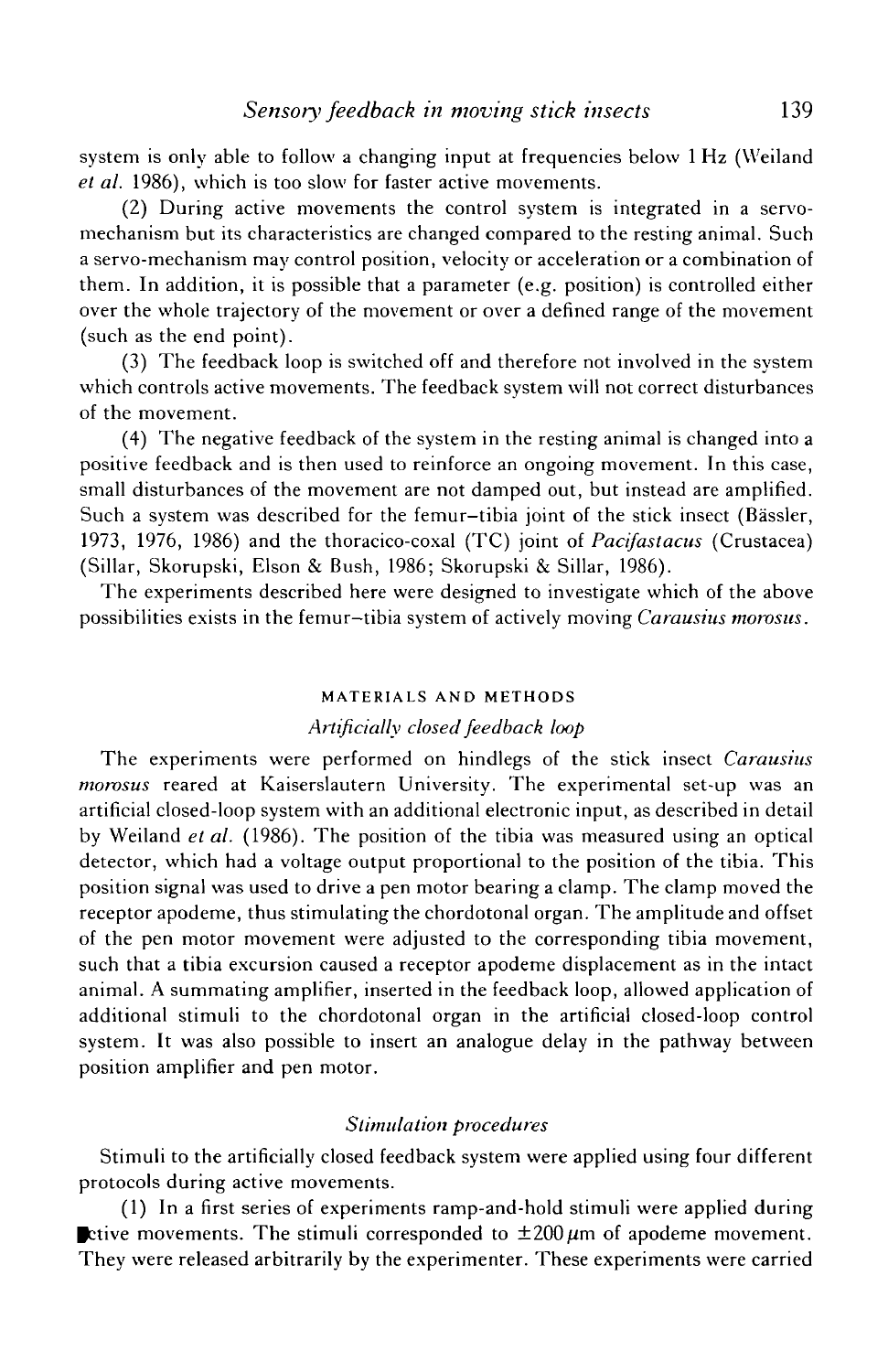

Fig. 1. Information flow of the closed-loop system with stimulation at a predetermined position level (differentiator bypassed) and with stimulation at a predetermined velocity level (differentiator enabled).

out with several animals. The results from three animals were analysed quantitatively.

In the following three stimulation protocols, the stimulus was always released at a specified phase of the active movement.

(2) In this series, the point of stimulus release was a predetermined joint position (90° joint angle for flexion, 115° for extension movements). For this, a Schmitt trigger circuit was adjusted to the appropriate output voltage of the position detector. The trigger released the trapezoidally shaped stimuli (rise and fall time, 20 ms; amplitude,  $100 \mu m = 20^{\circ}$  joint angle; plateau duration, 12, 30 and 90 ms) which were connected to the summating amplifier (Fig. 1, switch 1 in position 1). To measure the average motion without an intervening stimulus, the trigger impulses were recorded, but the stimuli were disconnected from the summating amplifier (switch 2). A set of gates and time delays was used to avoid too frequent stimulus releases which could have led to habituation. Data from seven animals were analysed in this experiment.

(3) In this series, the point of stimulus release was a predetermined velocity of the joint motion. For this, the position signal was transformed to a velocity signal using an analogue differentiator adjusted to reproduce faithfully the velocities occurring in active leg movements, and a low-pass filter was used to cut off highfrequency noise (Fig. 1, switch 1 in position 2). A Schmitt trigger set to the desired velocity level was then used to release the stimulus (position value of trapezoidal shape; rise and fall time, 20 ms; amplitude,  $100 \mu m = 20^{\circ}$  joint angle; plateau duration, 45 ms; velocity of rising and falling part,  $1000^\circ$ s<sup>-1</sup>). In these experiments the velocity of the tibia movement was obtained using an analogue differentiator. The results from seven animals were analysed.

(4) In this series of experiments the stimulus was again released at a predetermined level of velocity using the same triggering set-up as in series *2^* However, here the stimulus consisted of inserting an analogue delay into the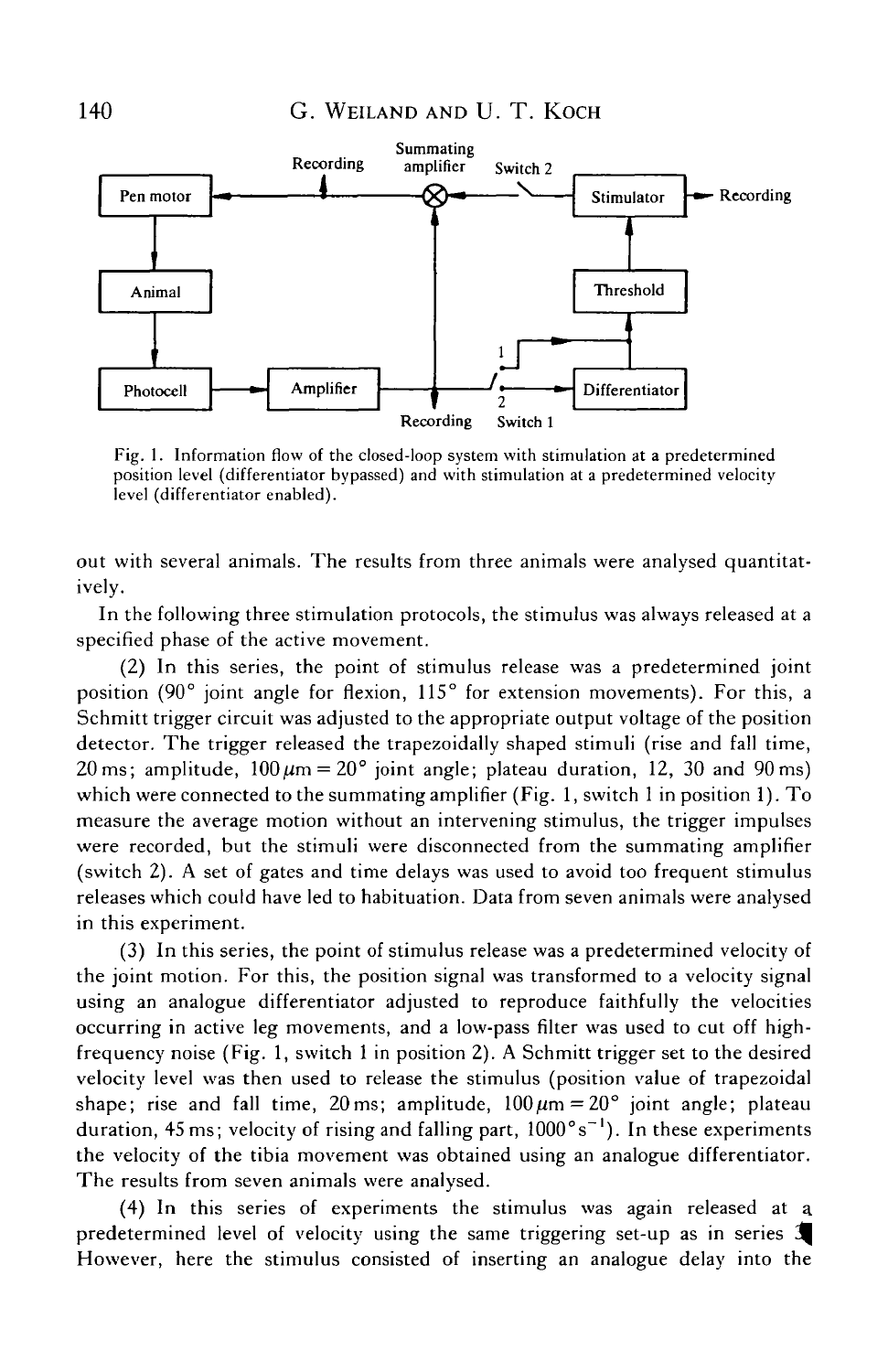

Fig. 2. Information flow of the closed-loop system with an additional delay in the pathway. Depending upon the setting of the relays either the delayed or the undelayed position signal is transmitted to the chordotonal organ.

feedback loop using a fast reed relay activated by the trigger circuit. The delay time was 200 ms. The results from two animals were analysed quantitatively (Fig. 2).

### *Data recording and evaluation*

In addition to the position signal and stimulus waveform, the electrical activity of the extensor nerve F2 was recorded using  $50 \mu m$  diameter steel wires inserted through small holes in the cuticle (Bässler  $\&$  Storrer, 1980). In these nerve recordings, muscle potentials from the flexor muscle may be seen due to cross-talk. These potentials were normally larger than the potentials from the extensor motoneurones, but could be distinguished from the extensor nerve spikes by their longer duration. All data were stored on a tape recorder (Racal Store 4) and displayed on a chart recorder (Hellige Hel9 and Gould 220).

To evaluate series 2 and 3, the position signal shapes (in series 2) or the velocity signal shapes (in series 3) were averaged using a DEC-LSI 11 computer equipped with an  $A/D$  converter and a plotter output. Correct triggering of the averager passes was ensured using the onset of the stimulus ramp. To obtain a short part of the prestimulus movement, the position signal was fed through an analogue delay of 50 ms prior to A/D conversion. The averaged position and velocity signals were plotted on an x,y-plotter for each animal and also stored on disk files. The results from individual animals were later summed using a BASIC computer program. For the other experiments the data were evaluated quantitatively from the chart records. The electrical activity of the extensor nerve was evaluated using a storage oscilloscope (Minirec, Lutz Neumann) which had a pretrigger, so that the activity before the onset of the stimulus could also be evaluated. The impulses were either counted directly on the monitor or displayed on a chart recorder (Gould 220) and counted afterwards.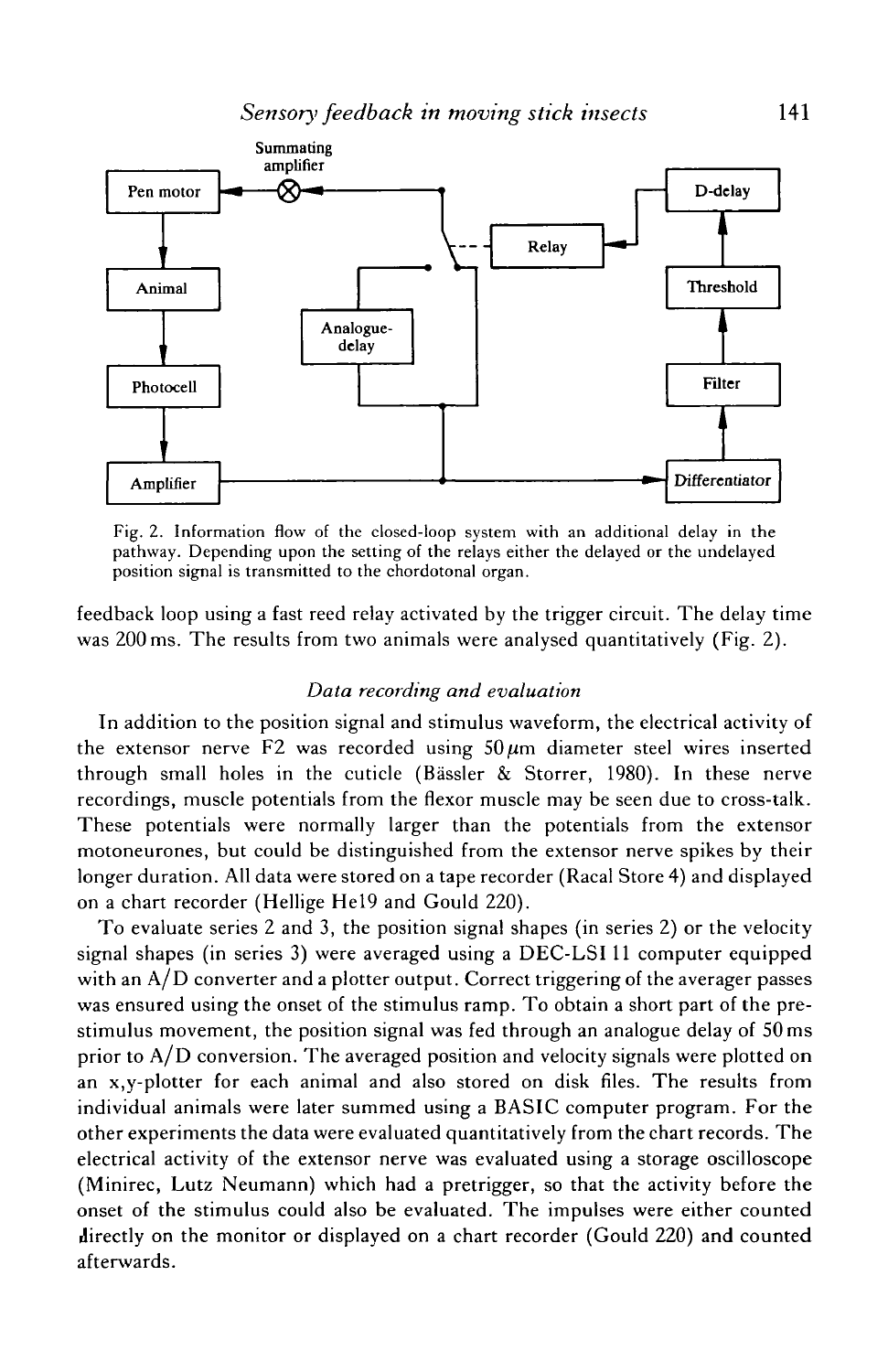#### RESULTS

#### *Experiments with ramp-and-hold stimuli*

Before recording was started, active movements were elicited by touching the abdomen of the animal. After the onset of a ramp-and-hold stimulus clear changes in the movement trace could be observed: a stimulus which added a fictitious flexion shifted the movements to a more extended position and a stimulus which added a fictitious extension shifted the movements to a more flexed position than normal (Fig. 3). The shifting of the movement traces by the stimulus was limited by the maximal angles that the joint could actually attain (minimum:  $20^{\circ}$ , maximum:  $175^{\circ}$ ). Therefore, the movement amplitudes appeared to be reduced in the stimulated situation. Due to the reduction in amplitude the shape of the movement was sometimes also affected (Fig. 3A).

To evaluate the effects of the stimulation quantitatively, the means of extreme values of the trace just before and after the stimulus onset were computed. The differences of these means represent the shift of the extreme position caused by the stimulation. The mean value of shifts determined in this way was  $40.5^{\circ} \pm 16.4^{\circ}$  for extension and  $40.3^{\circ} \pm 16.4^{\circ}$  for flexion stimuli, which corresponds very well to the stimulus amplitude of 40-0°.

## *Experiments with stimuli released at a fixed position*

Stimuli resulting in an additional elongation of the chordotonal organ signal that the joint is more flexed than in reality. However, a stimulus resulting in an additional



Fig. 3. Original records of active movements. Upper trace: tibia movement. The ordinate corresponds to the angle of the femur—tibia joint. Lower trace: stimulus. A value of  $+40^{\circ}$  (A) stands for an elongation stimulus mimicking a decrease of the femur-tibia angle of 40°. Likewise a stimulus value of  $-40^{\circ}$  (B) stands for a relaxation stimulus equivalent to an angle increase of 40°.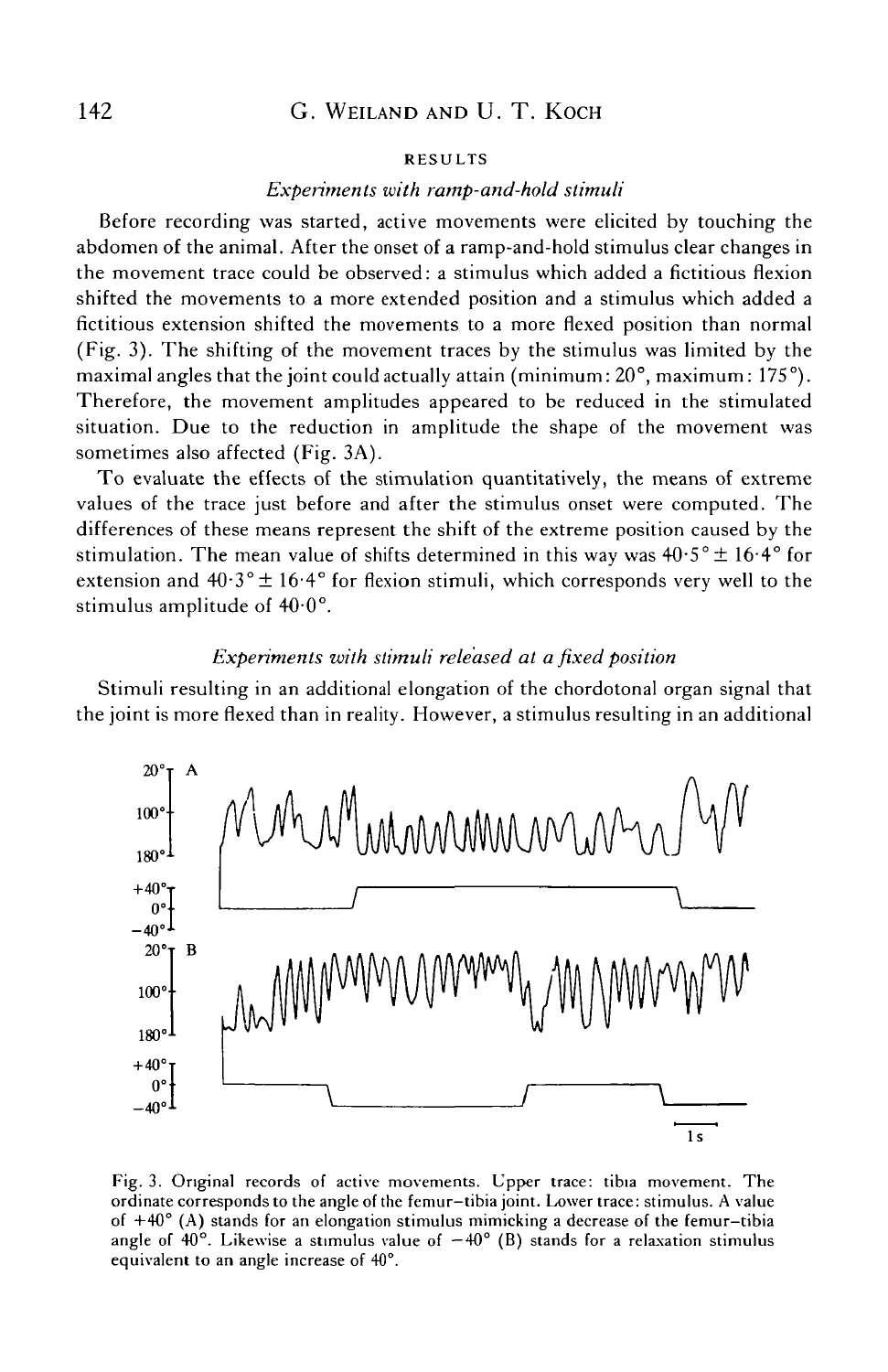relaxation of the chordotonal organ signals a less flexed position than actually exists. Thus, one would expect from the previous results that elongation stimuli would reduce the extremes of flexion movements and enhance the extremes of extension movements. Likewise, relaxation stimuli should increase the extremes of flexion and reduce the extremes of extension movements. These effects were clearly confirmed by the results.

When stimuli were applied during flexion movements, the effects were less obvious in individual recordings (e.g. Fig. 4) but became clearer in the averaged position recordings (Fig. 5). The reactions to the stimuli were as expected: the amplitude of the movement was reduced with a stimulus signalling a more advanced position, and increased whenever a less advanced position was mimicked. In addition, the observed changes in the movement amplitudes were larger for longer stimulus durations (see Discussion).

The latencies between the onset of the stimulus and the beginning of the antagonistic movement were calculated from the averaged position signals of individual animals. For flexion movements, the latencies (mean  $\pm$  s.D.) were  $59.3 \pm 12.7$  ms after the start of chordotonal organ elongation and  $127 \pm 31.5$  ms after the beginning of chordotonal organ relaxation (undisturbed animals 110 ms after passing the 90° position). For extension movements the latencies were  $135 \pm 35$  ms after the start of elongation and  $76.6 \pm 14.5$  ms after the beginning of relaxation of the chordotonal organ (undisturbed animals  $111 \pm 33.8$  ms after passing the  $110^{\circ}$ position).



Fig. 4. Original movement recordings with elongation (A) and relaxation (B). Stimuli applied during a flexion movement at a predetermined position level. The trigger level was at 90° joint angle. The upper traces represent the movement, the lower traces the stimulus.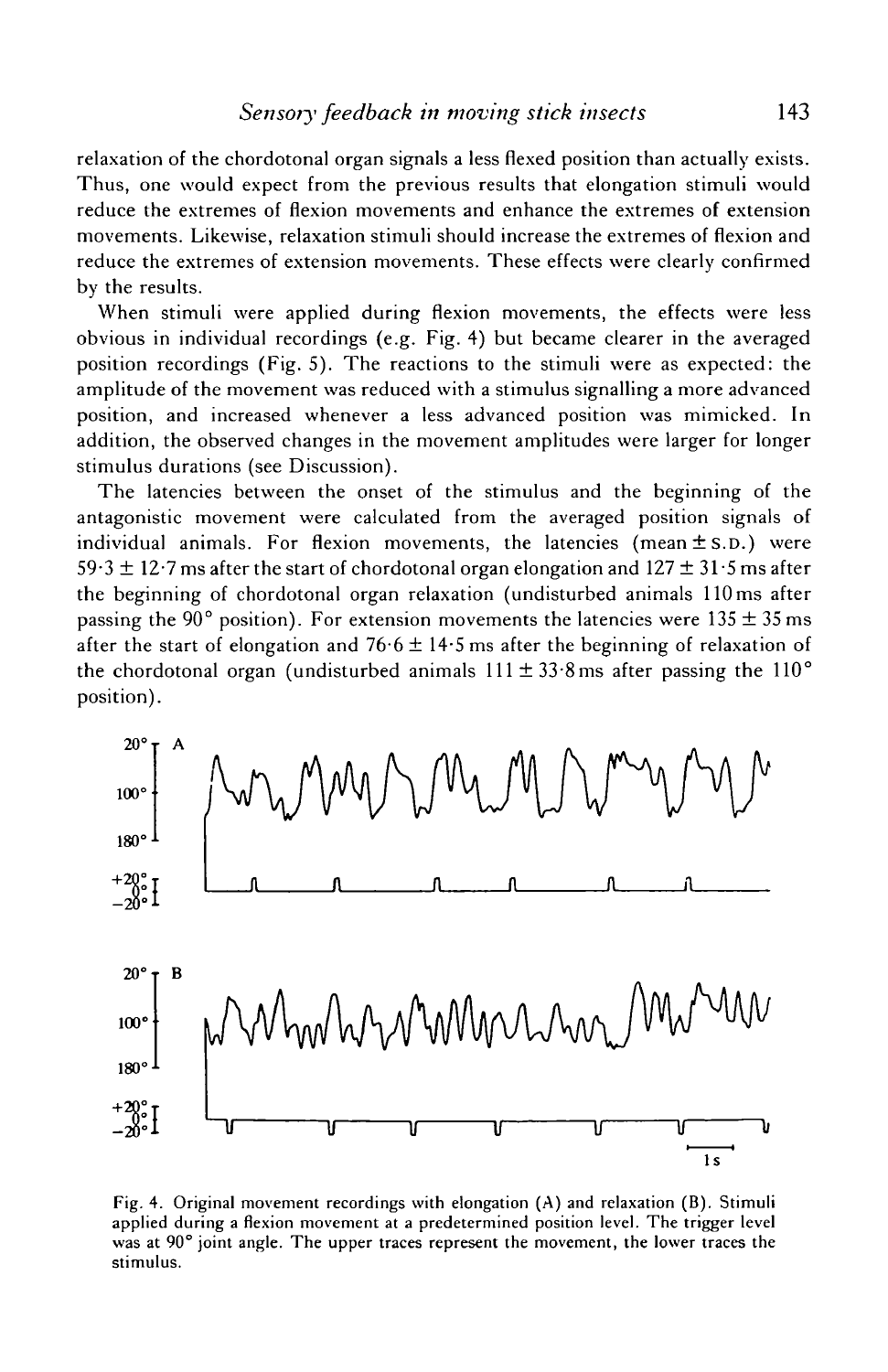

Fig. 5. Averaged position trajectories with additional stimuli released at 90° for flexion movements and at 115° for extension movements. The dashed lines show averaged position signals with elongation stimuli, the dotted lines those with relaxation stimuli applied. The solid lines represent movements without stimulus. Between 38 and 69 movement cycles were averaged. The arrows mark the onset of the stimulus. Seven animals were analysed quantitatively. Four of them  $(1, 2, 3, 4)$  were treated with medium stimulus durations, three of them (5, 6, 7) with short and long stimulus durations.

To test the statistical relevance of the different averaged movement curves, all flexion movements of one animal were plotted and the means and their standard deviations were calculated for a selection of points in time. The data for elongation stimuli were significantly different from the data for relaxation stimuli, as can be seen from the lack of overlap between the standard deviations (Fig. 6).

Activity in the extensor nerve was recorded during extension (Fig. 7A) and flexion (Fig. 7B) movements and stimuli of 130 ms duration were applied. The data were analysed by counting spikes between 45 ms before and 110 ms after the onset of the stimulus (this was the beginning of the falling slope of the stimulus). For evaluation of flexor motor activity (indicated by 2 in Fig. 7) only the large spikes, such as the first and the third in Fig. 7A and the last four in Fig. 7B were counted.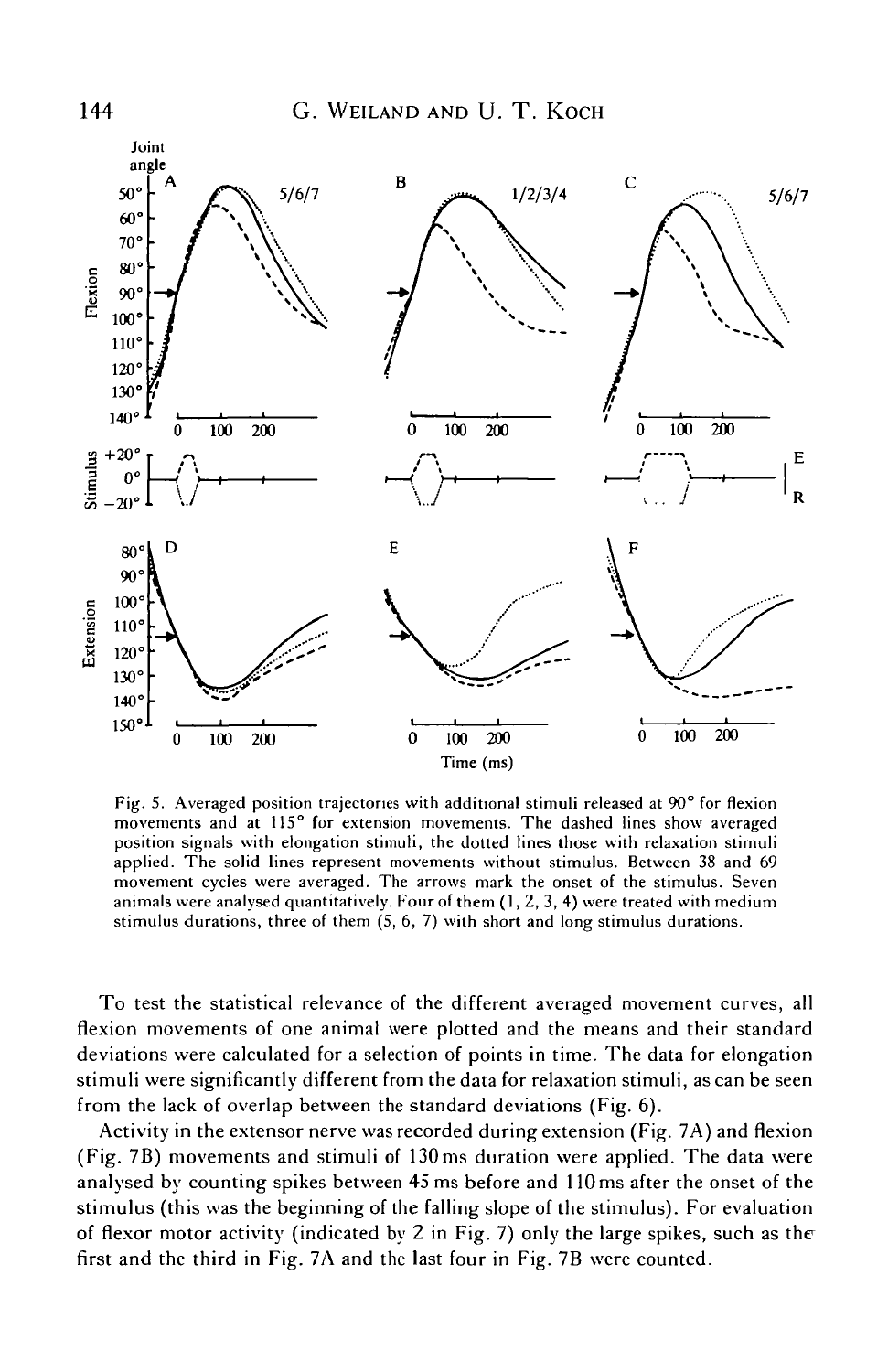

Fig. 6. Range of movement traces of all flexion movements of one animal. The dashed curves include all movement traces ( $N = 12$ ) for elongation stimuli (duration 130 ms). The dotted curves include all movement traces  $(N = 12)$  for relaxation stimuli lasting 130 ms. At selected points the individual position values were averaged. The mean values and standard deviations are indicated. This demonstrates that the traces are significantly different in the two stimulus situations.

The results of the analyses are shown in Fig. 8. During *flexion* movements, an elongation stimulus (signalling an experimentally superimposed flexion) led to a strongly increased extensor activity. Relaxation stimuli (signalling a superimposed extension) produced no significant changes. During *extension* movements an additional elongation produced a small increase in extensor activity but the relaxation stimulus was only followed by a very small increase in flexor activity. These findings are in agreement with the results of the position recordings: stimuli working in the same direction as the existing movement (elongation stimuli for flexion movements and relaxation stimuli for extension movements) counteract the movement; stimuli working in the opposite direction prolong the movement but do not significantly accelerate it.

## *Experiments with stimuli released at a predetermined velocity level*

Velocity stimuli  $(1000°s^{-1})$  were released at 274°s<sup>-1</sup>. In, for example, a flexion movement, this means that an elongation stimulus mimicked a very strong increase in velocity, whereas a relaxation stimulus signalled not just a reduced flexion velocity,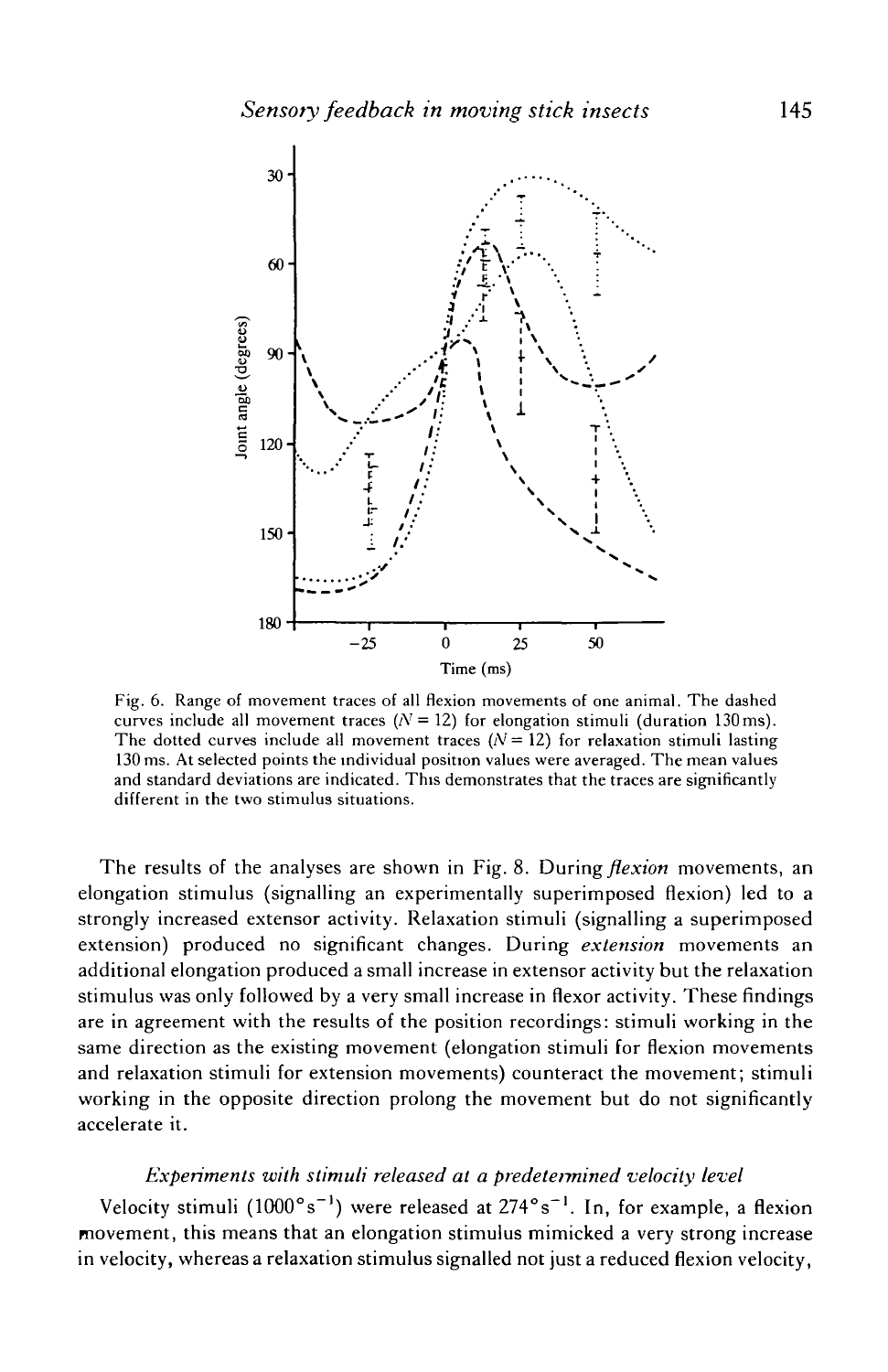but a velocity of opposite sign. Velocity recordings from seven animals were averaged.

*During flexion* (Fig. 9A), six of the seven animals reacted with a velocity decrease to an elongation stimulus (arrow) with a mean latency of 50—60 ms. A little more than 100 ms after the start of stimulation (about 40 ms after the stimulus began to decrease), the velocity increased again (with three exceptions). In comparison to the disturbed movements, the undisturbed movement trajectory is smoother (Fig. 9A).

When the stimulus began with a relaxation stimulus during flexion (Fig. 9A), the velocities increased (three exceptions) and became greater than those in the other experimental situations. Since the transitions were slow, it is impossible to define a latency for the onset in this case. During or just after the plateau phase and the falling slope of the stimulus, the velocity decreased in all cases, first slowly, then rapidly. The latency between the beginning of stimulation and the decrease of velocity was  $45 \pm 7.4$  ms. Afterwards the velocity increased again (one exception). Immediately



Fig. 7. Original recordings of the extensor nerve activity. Upper traces: stimulus. The lower traces show extensor motor activity of the slow and fast extensor tibia (1). We have not attempted to discriminate between slow (small) and fast (large) spikes. The potentials labelled with 2 result from muscle potentials from the flexor muscle which are also picked up by the recording electrodes. (A) An active extension movement with an additional relaxation stimulus; (B) an active flexion movement with an additional elongation stimulus. In B, no extensor activity can be observed because the flexion movement persists.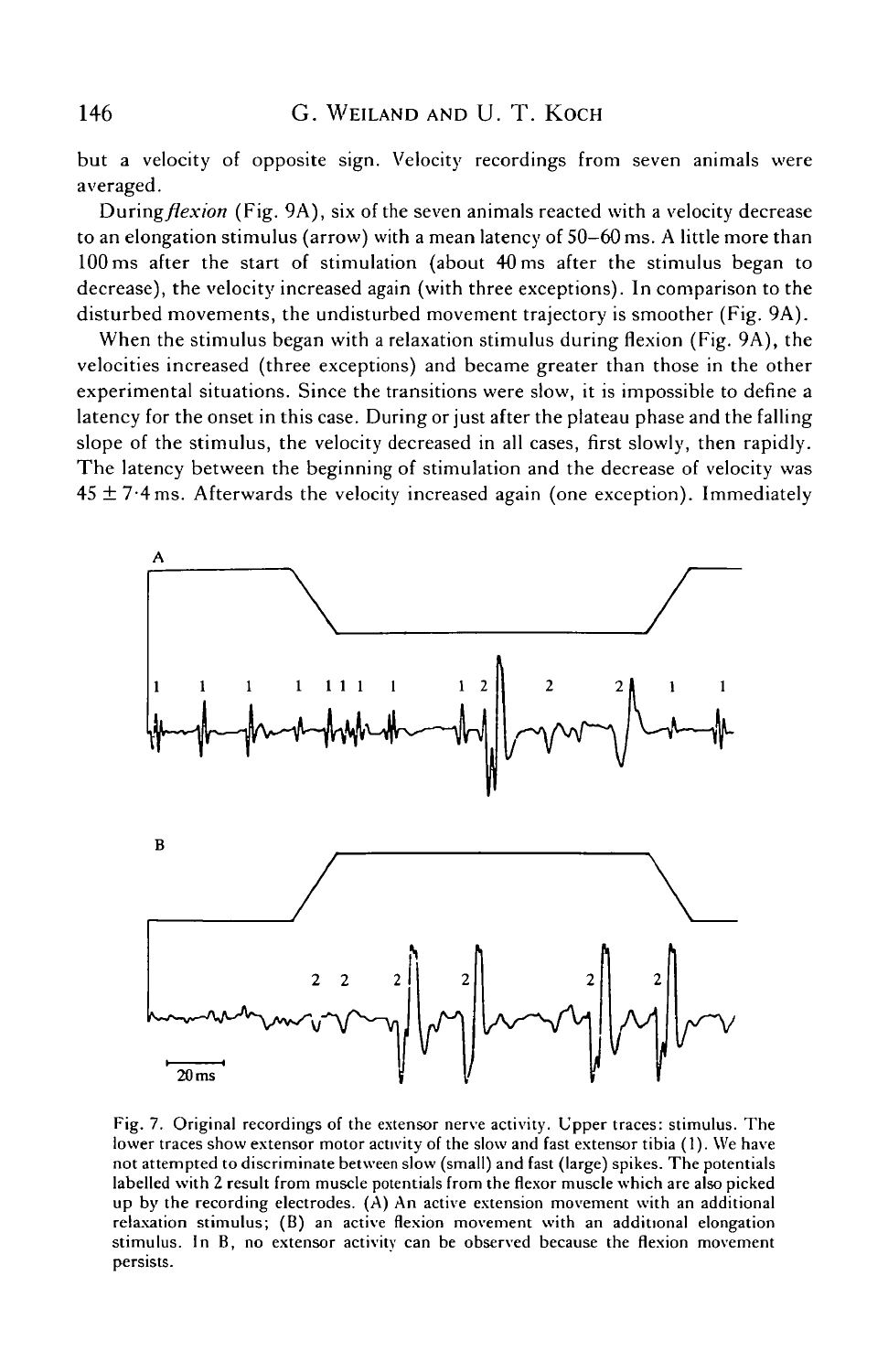

Fig. 8. Evaluation of the extensor nerve activity and flexor EMG for one animal. The absolute mean number of spikes was calculated for the last 45 ms before the onset of the stimulus (I) and during stimulation (II, from the beginning of the stimulus to the falling edge, 110 ms).

after the onset of an elongation or a relaxation stimulus, the velocity of the flexion movement increased. It is highly probable that this reaction is elicited by acceleration-sensitive units in the chordotonal organ (Hofmann & Koch, 1985) (see Discussion).

For *extension* movements (Fig. 9B) a decrease of velocity was found approximately 50 ms after the stimulus onset when relaxation stimuli were applied (one exception). In some cases there was again an increase of velocity after the trailing edge of the stimulus. For elongation stimuli (Fig. 9B), there was an increase of velocity after the stimulus (two exceptions). In most cases, the absolute velocity that was reached was higher than in the other experimental conditions. This can also be seen in the weighted mean of all animals.

In all investigated animals, the reactions were rather weak, especially during extension movements, but it can be seen that stimuli signalling an increase of velocity were followed by a decrease of velocity and stimuli signalling a decrease of velocity caused an increase of velocity. The latencies between the onset of the stimulus and the reaction were around 50 ms. Evaluation of the extensor nerve activity showed no significant differences between disturbed and undisturbed movements (Fig. 10). During flexion movements a small increase of extensor activity could be seen after elongation of the chordotonal organ.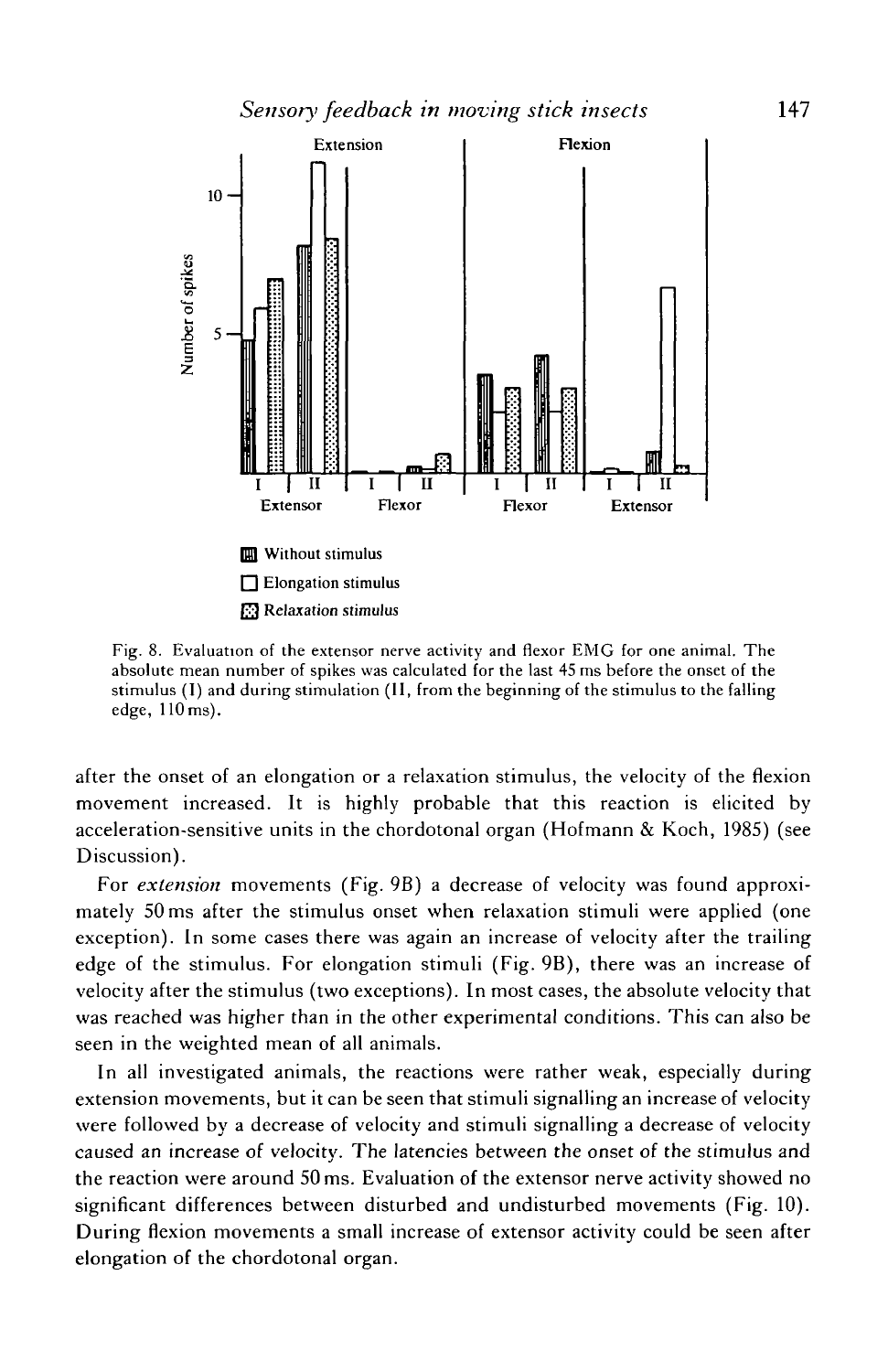

Fig. 9. (A,B) Averaged velocity traces for flexion (A) and extension (B) movements for seven animals. Movements without stimulus are represented by the solid lines, those with an elongation stimulus by the dashed lines and those with a relaxation stimulus by the dotted lines. The arrows mark the onset of the stimulus.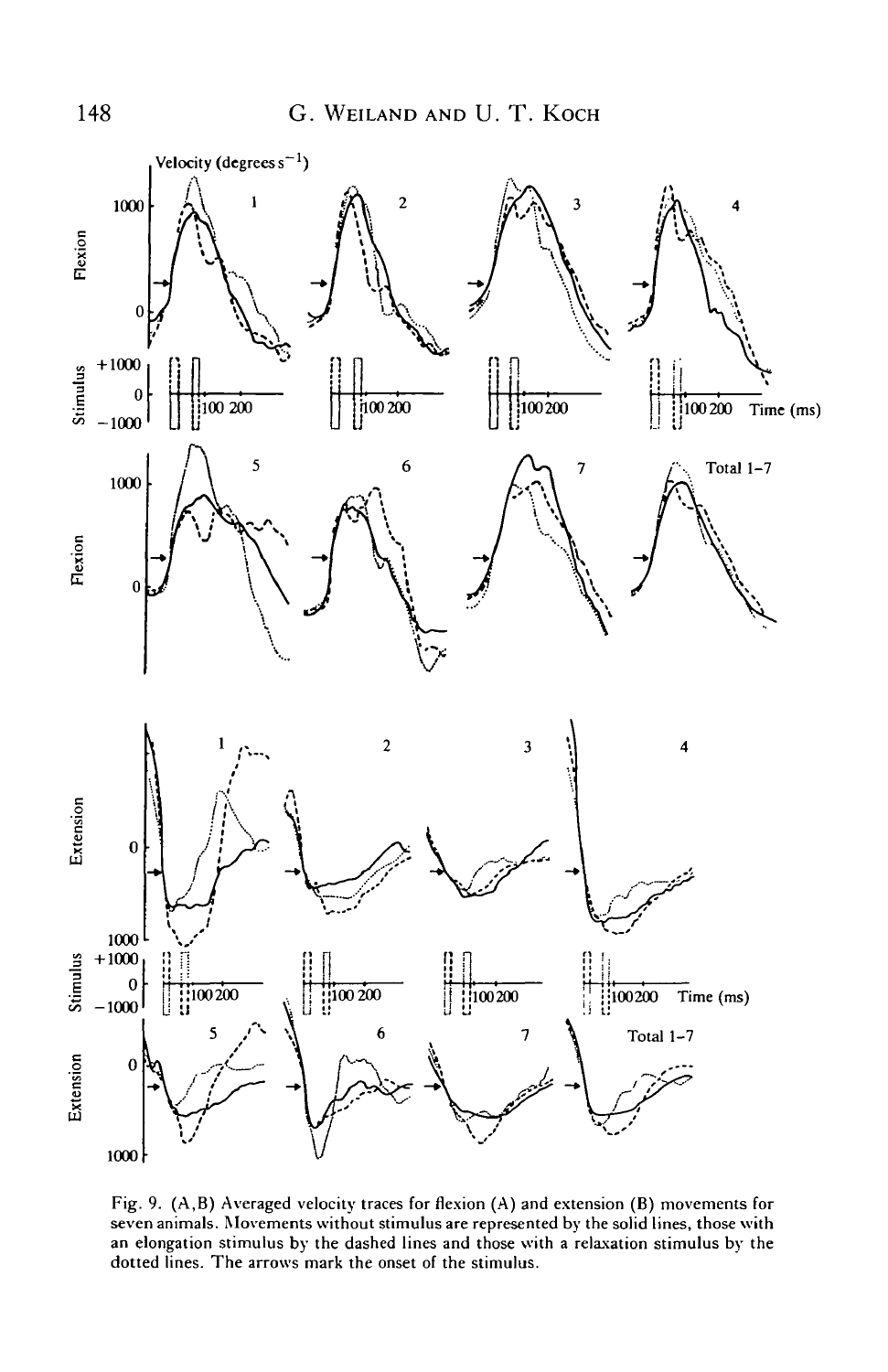

Fig. 10. Evaluation of extensor nerve activity for one animal when stimuli were released at a predetermined velocity level. The absolute number of spikes was calculated 45 ms before the onset of the stimulus (I, 45 ms) and during stimulation (II, from the beginning of the stimulus to its falling edge, 65 ms).

## *Experiments with an additional delay in the feedback loop during active movements*

An analogue delay introduced into the feedback loop in the inactive animal has been found to cause oscillations of the control system (Weiland *et al.* 1986) provided that in the feedback loop the gain is greater than one and the total phase shift is larger than 180° in the open-loop system. The delay values necessary to achieve oscillation range from 70 to 200 ms.

When, during active movements, a delay of 200 ms was introduced into the feedback loop, the active movements became more regular and their amplitude increased (Fig. 11). The frequency of flexion and extension movements with delayed feedback was about 1 Hz, whereas normal movements varied in amplitude and frequency from cycle to cycle. The amplitudes of normal active movements were between 40° and 90°. Insertion of the delay increased this amplitude to values between 90° and 130°.

### DISCUSSION

The results of the experiments indicate that the second hypothesis described in the Introduction is most likely to be correct.

First, ramp-and-hold stimuli applied during active movements shift the whole range of movement towards flexion or extension, depending on the direction of the stimulus. A stimulus which elongates the chordotonal organ tonically, signals a more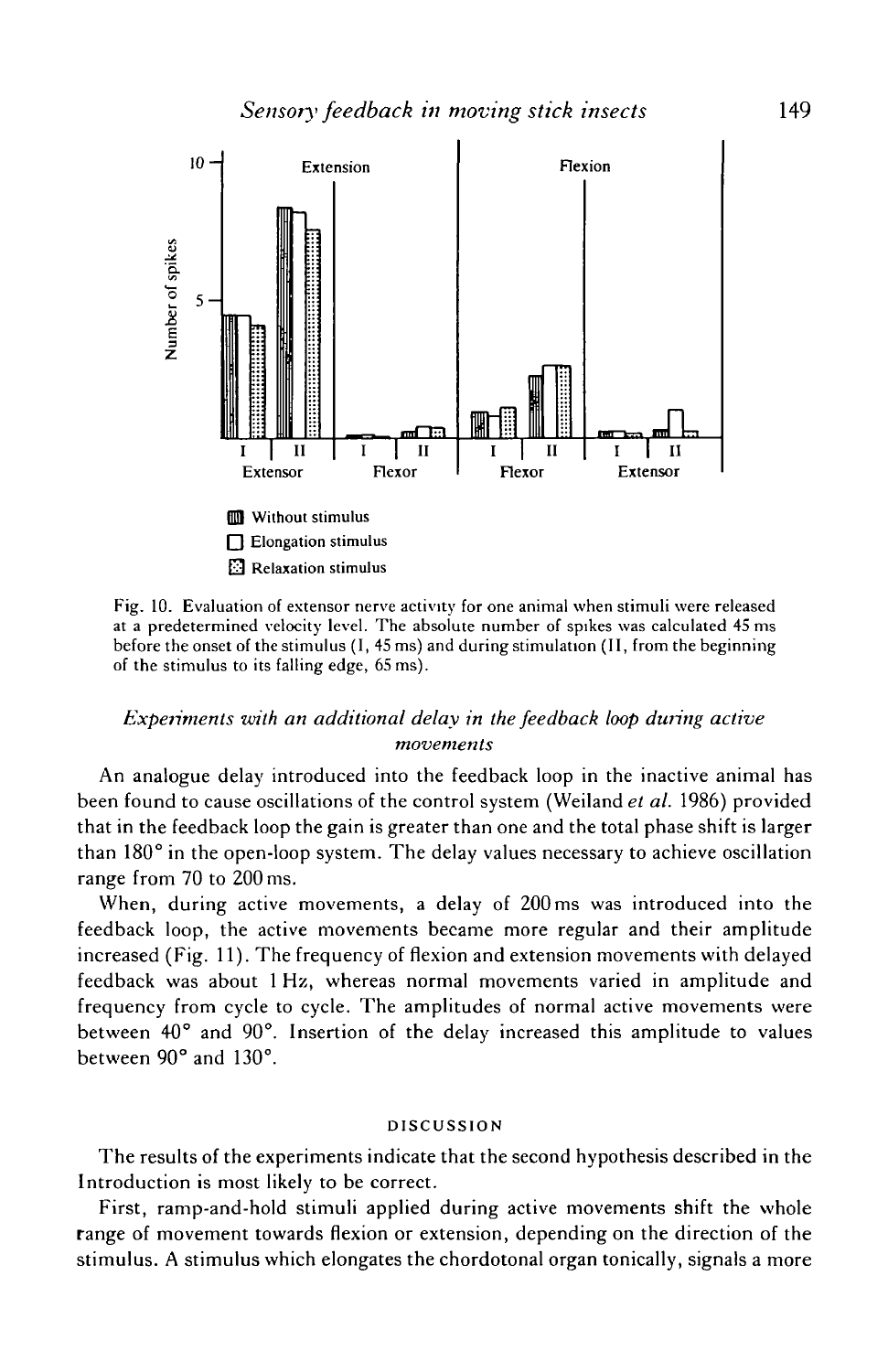flexed position. This results in a shift to a more extended position. A stimulus signalling a more extended position shifts the movement range towards flexion. The amount of shift corresponds to the amplitude of the applied stimulus. These results can be a consequence either of a general position control or of a control of the end points.

Second, the results of the stimuli released at a predetermined position can be explained in detail by the following assumption. Whenever the position-sensitive units of the chordotonal organ signal a critical position value (on average approximately 133° for extension and 55° for flexion) the antagonistic muscles are activated. After a certain latency the existing movement is terminated and movement starts in the opposite direction. Since there is some latency, the actual end point is beyond the critical position values. We have labelled the whole process 'end point behaviour'. The critical position (= threshold position) thus triggers the end point behaviour. When the stimulus is superimposed on the undisturbed flexion movement trace, one finds for a stimulus signalling a more flexed position that the threshold position is reached earlier than in the unstimulated case for all stimulus durations (Fig. 12A-C, dashed traces). Thus the end point behaviour is triggered earlier in all cases as found in the experimental results (Fig. 5A-C).

During stimuli signalling a more extended position (dotted lines), however, the point at which the threshold position is reached is only delayed when the stimulus duration is long. For shorter stimuli, the average undisturbed (control) movement has not reached the threshold after the decay of the stimulus (Fig. 12A.B) and thus the stimulation has no effect. In Fig. 12C, however, the stimulus signalling a more extended position is maintained beyond the time usually taken to reach the threshold. Now the end point behaviour occurs at a more flexed position (40°) and is delayed compared with the control curve, as found experimentally (Fig. 5C, dotted trace).



Fig. 11. (A,B) Two original recordings of a movement when an additional delay was inserted in the feedback path during an active movement. The arrow marks the time of delay insertion.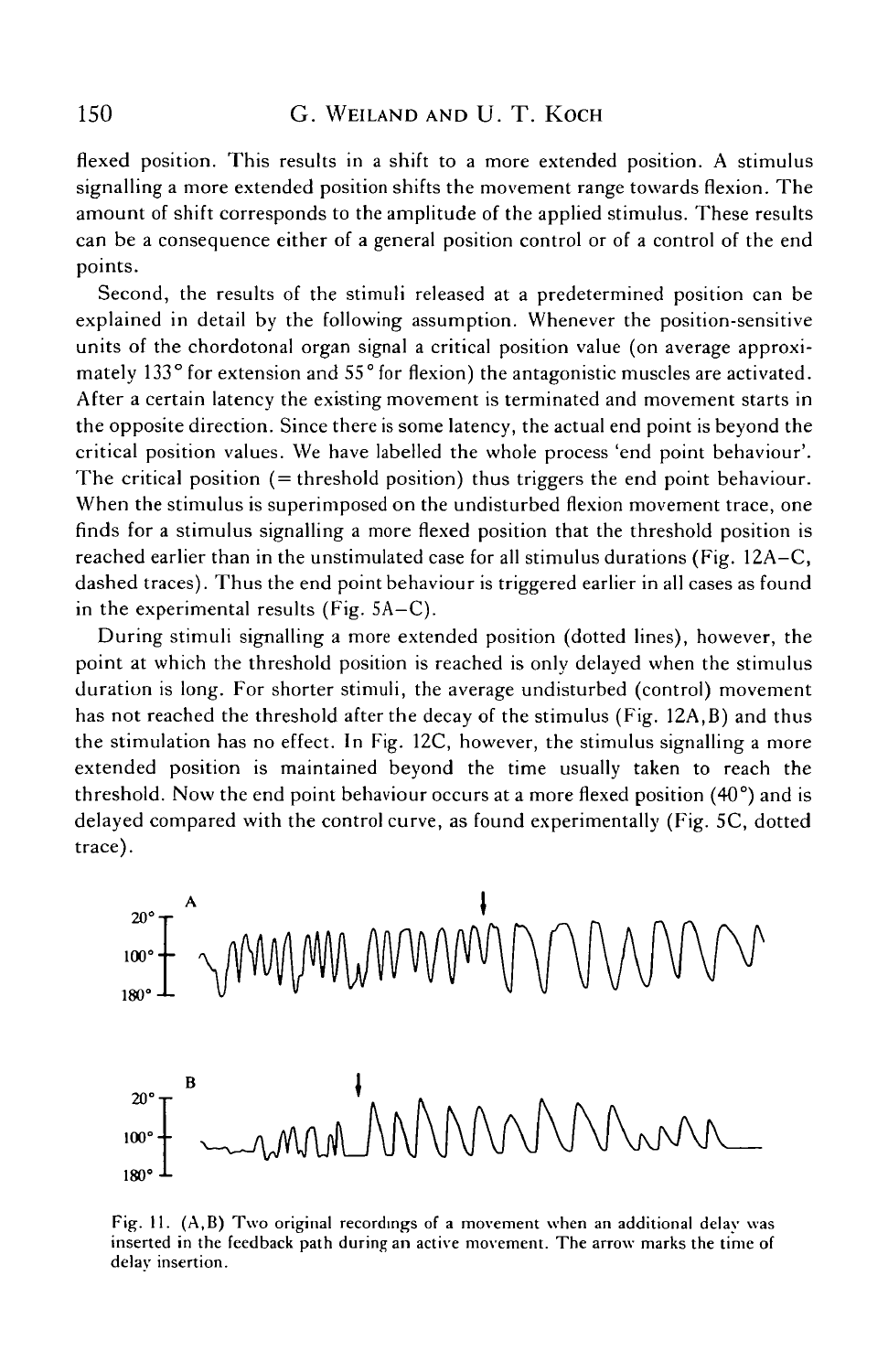The reactions during extension can be explained in the same way. There are three main differences from flexion movements. (1) The position where the stimulus is released is closer to the natural end point than with flexion movements. (2) With extension movements the curve is flatter and therefore does not extend far towards the threshold position. (3) The reaction is somewhat weaker.

For stimuli signalling a less extended position (Fig. 12D—F, dashed traces), a delay in reaching the threshold should be expected. For short stimuli (Fig. 12D,E), however, the stimulus has decayed before the threshold is reached, explaining why no reaction is seen in Fig. 5D,E (dashed lines). For the longest stimulus duration (Fig. 12F), there is a significant delay in crossing the threshold and the end point behaviour is delayed accordingly (cf. Fig. 5F, dashed line). In the case of stimuli signalling a more extended position, threshold crossing should occur earlier by the same amount for all three stimulus durations (Fig. 12D-F, dotted traces). Thus, one would expect the end point behaviour to occur earlier in all these cases. While the experimental results show no clear reaction to the short stimulus (Fig. 5D, dotted traces), reactions to the longer stimuli show that the end point behaviour occurs earlier than in the unstimulated case, as expected (cf. Figs 12E,F, 5E,F).

The scheme of the end point behaviour being released at a position threshold is also able to explain the results of the active animal with an additional delay in the feedback loop. Since the position signal is delayed compared to the normal case, the



Fig. 12. Schematic diagram of joint angle movement traces during flexion (A-C) and extension (D-F). The solid lines represent the undisturbed movement traces. The time course of the different stimuli is plotted. When the stimulus is introduced into the control loop, the joint angle as perceived by the chordotonal organ differs from the actual movement trace. For stimuli simulating an additional flexion, this deviation is indicated by a dashed line, while stimuli simulating additional extension cause a deviation along the dotted line. As a consequence of the stimulation, the thresholds for end point behaviour are crossed at times different from the unstimulated case, provided that the stimulus has not decayed before the threshold is reached. These shifts in threshold crossing times provide detailed explanations of the movement trace alterations as measured in Fig. 5.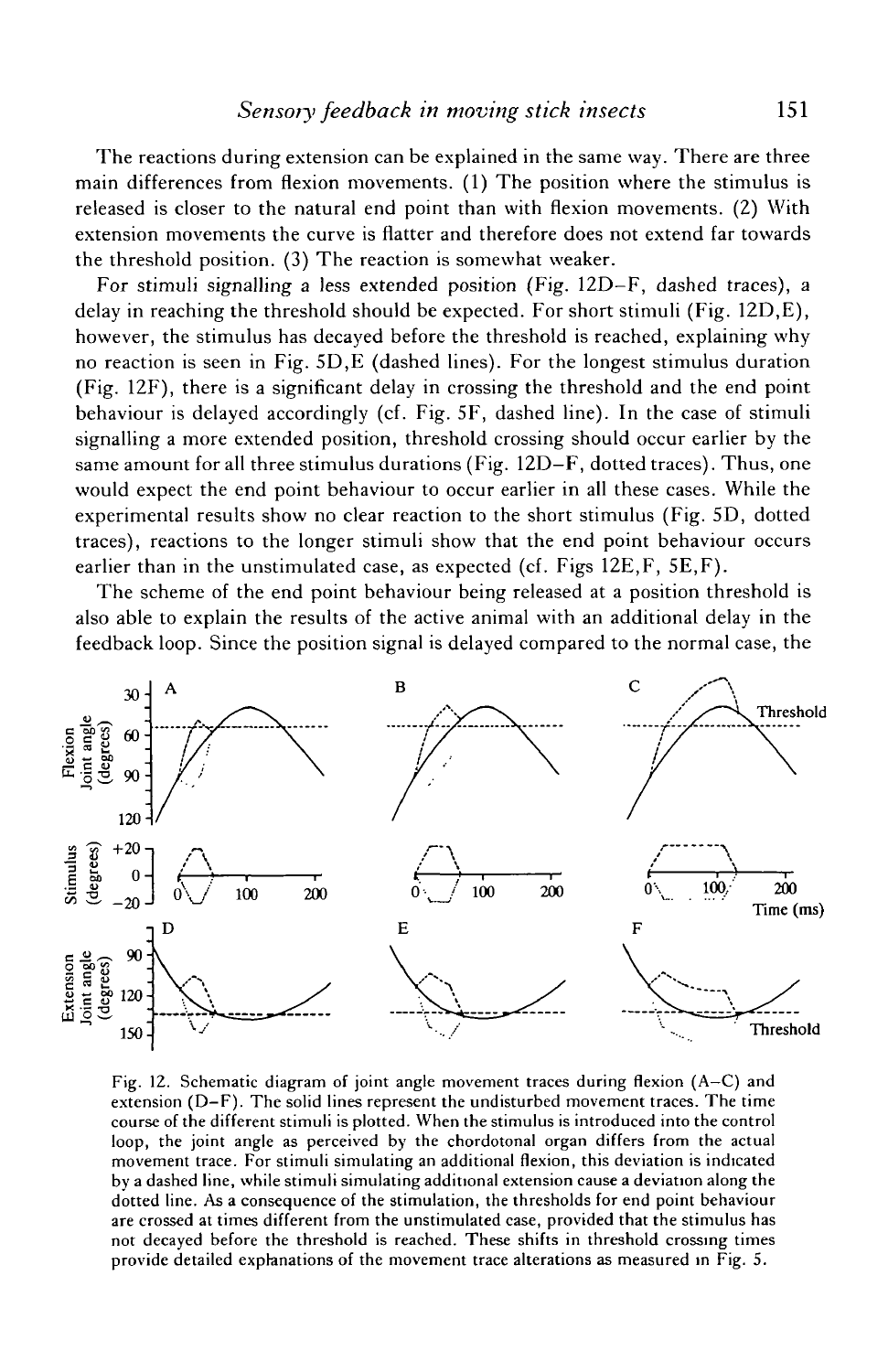threshold-crossing signal triggers the end point behaviour at a later time. As in the other experiments, this leads to an increased movement amplitude.

Our results agree with the observation that position information is a decisive parameter in ending a stance phase (Cruse, 19856). Experiments on decerebrate *Cuniculina* in the active state show similar results (Bässler, 1986). A ramp-wise stretching of the chordotonal organ with high amplitude and low velocity elicits the so-called 'active reaction'. In its first part, the flexor motoneurones are activated and the extensor motoneurones are inhibited. This reaction corresponds to a positive feedback mechanism. In the second part of the reaction, the activity of the stance phase muscles (flexor tibiae) declines and the swing phase muscles (extensor tibiae) become active. The transition between the first and second parts of the reaction always occurs at a similar level of the ramp. The second part of the reaction corresponds to the position-sensitive end point behaviour found in our experiments. If a predetermined position is reached, a transition from flexion to extension takes place. Although the animal was restrained in our experiments and was performing struggling movements with its freely movable tibia, it seems that use was made of the same motor programme (or parts of it) that is normally used during walking to trigger the transition between stance and swing phase.

Lastly, if position was controlled over the whole trajectory of a movement the trajectories of movements with and without stimulation should rejoin after the end of the stimulus. As a consequence, the movements must be halted or accelerated, depending on the direction of the stimulus, until the movement follows the predetermined trajectory again. The results of Fig. 9 show a different behaviour. The movement follows a new trajectory after the end of the stimulus (the plane below the velocity curves is different for the three conditions). This indicates that the trajectory of a movement is not centrally preprogrammed.

The results of the velocity measurements during flexion movements can be explained by the following assumptions.

(1) The onset of the stimulus releases a reaction with short latency (about 20 ms) serving to enhance the existing movement, regardless of the stimulus direction. This reaction is likely to be mediated by the bidirectional acceleration receptors found in the chordotonal organ of *Cuniculina impigra* by Hofmann & Koch (1985). Intracellular recordings of the extensor and flexor motoneurones in resting animals show a rapid activation of extensor motoneurones and inhibition of flexor motoneurones as a result of stimulation of the acceleration receptors (Bässler, Hofmann & Schuch, 1986).

(2) This short-latency reaction does not appear to any great extent at the end of the stimulus, although acceleration is present at the same level. This we attribute to a refractory effect in the receptors. Successive stimulation in such short intervals was not investigated in the study of Hofmann & Koch (1985), thus such an effect may exist. In the resting animal only the acceleration at the start of a relaxation stimulus had an effect, not the acceleration at its end (Bässler et al. 1986).

(3) The velocity stimuli release a corrective 'regulating' reaction with a longej latency (50 ms) which is always directed to reduce the changes in velocity imposed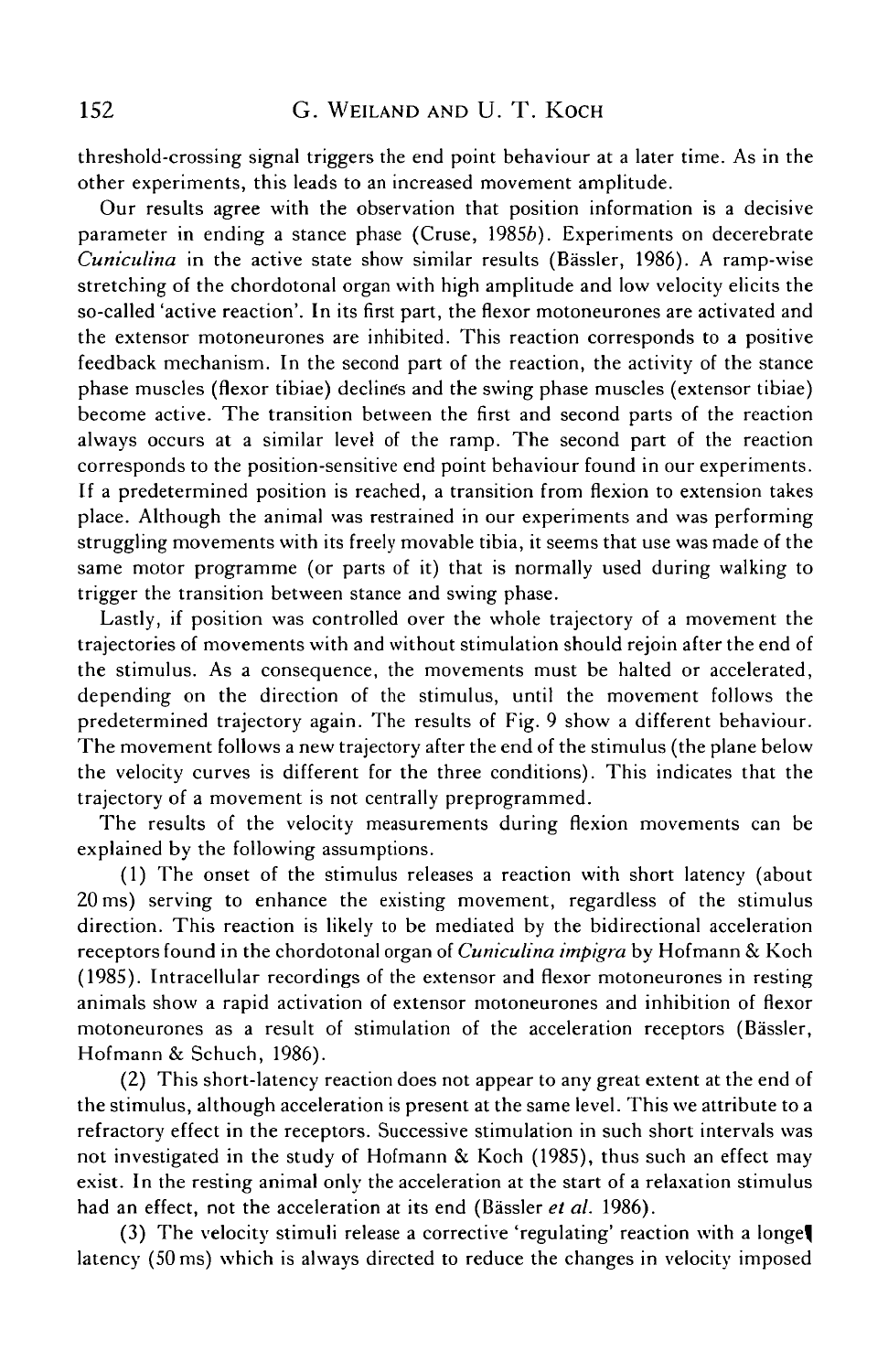onto the system. The regulating efficiency is modest: it amounts to an amplification factor between  $0.25$  and  $0.3$  (stimulus velocity,  $1000^\circ$ s<sup>-1</sup>; range of the compensatory velocity change,  $250 - 350^{\circ} \text{s}^{-1}$ ).

If these three reaction patterns are added to the velocity trace of the undisturbed movement, the shape of the observed velocity traces (averaged over all experiments) can be reproduced quite clearly (Fig. 13).

In the averaged results of individual experiments with flexion movements (Fig. 9A) some of the assumed effects are enhanced, others are diminished. Thus the sharp peaks produced by animal 3 (dashed and dotted curves) show the fast reaction very clearly. One can also observe the marked depression of the dashed curve at about 100 ms after stimulus onset in all seven records.

About 100 ms after the termination of the disturbing stimulus, the velocity returns to the value of the unstimulated situation, or at least follows the general shape of the



Fig. 13. Schematic drawing of the expected velocity reactions when a stimulus is released at a predetermined velocity level. (A) Stimulus. (B) Reaction of acceleration units to a stimulus. The second part does not occur because of refractoriness. (C) Reaction of velocity-sensitive units to a stimulus. (D) Reaction of velocity- and acceleration-sensitive units. (E) Velocity trace for an undisturbed flexion movement (solid lines) and with stimuli applied (dashed lines).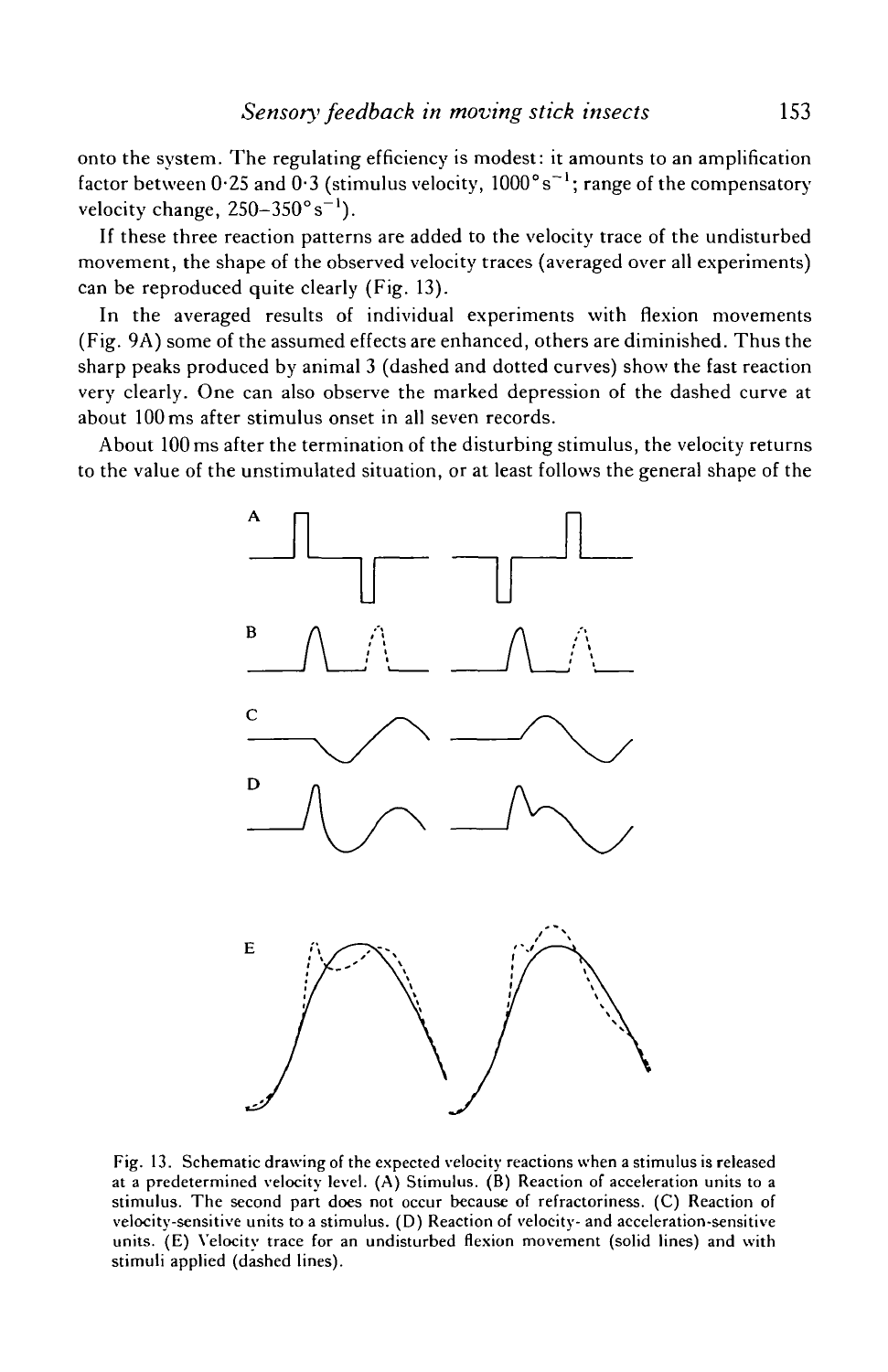velocity trace again. Thus, we can say that velocity is a controlled parameter during the whole flexion movement.

For extension movements, the reactions can be explained in the same way. First, there is a short-latency reaction (about 20 ms) which increases the velocity regardless of stimulus direction. Again, we attribute this effect to the reaction of accelerationsensitive units in the chordotonal organ. Then, with a latency of about 50 ms, there is the onset of the velocity-dependent reaction, which depends on the direction of the stimulus, and is directed to compensate for the imposed velocity changes. While the reactions are clear for the first part of the stimulus, the reactions to the trailing edge deviate somewhat from the anticipated scheme. The reaction to extension stimuli (dotted curve), particularly, shows smaller velocity values than expected near the end of the reaction.

Our results are supported by findings that, for ramp-wise stretching of the chordotonal organ, the first part of the active reaction is velocity-dependent (U. Bässler, unpublished observation). Whenever stimuli with high velocity were used, reactions similar to the resistance reflex in undisturbed animals occurred. This means that if the velocity is too high, a negative feedback mechanism is used to decelerate the movement. However, if the velocity is too low, a positive feedback mechanism occurs to accelerate the movement.

Our results are also in agreement with those of Cruse  $(1985a)$  who postulated a velocity-servo-control during the stance phase. In his experiments, performed on stick insects walking on a treadwheel, the motor output of the investigated leg standing on a movable platform increased if the actual velocity of this leg became zero. Otherwise, the motor output decreased if the actual velocity of this leg increased.

To summarize, a velocity control system is active during the voluntary movements of *Carausius morosus.* Furthermore, a position control exists for the end points of movements (transition between, for example, stance and swing phase). To accomplish this, sensory signals must influence the timing of the motor output. Thus proprioceptive information can influence a central pattern generator. Therefore, a central pattern generator cannot be conceived as operating in a fixed pattern mode, but it must be modifiable by afferences and its mode must be varied depending on the behavioural context of the animal. Dean (1984) and Dean & Cruse (1986) showed that the same principles are also active during the swing phase. The position information is used to determine the end point of the swing phase whereas the velocity is controlled during the movement.

The results are also in agreement with results from vertebrates, which have demonstrated that signals from sensory systems influence the motor pattern (Grillner, 1985). This versatile reflex action was also shown by Lennard & Hermanson (1985), who concluded that a temporal reflex organization exists. Experiments performed on cats have shown that phase-dependent proprioceptive modulation is used to refine the locomotor activity and to determine the timing in *W* rhythmic locomotory pattern.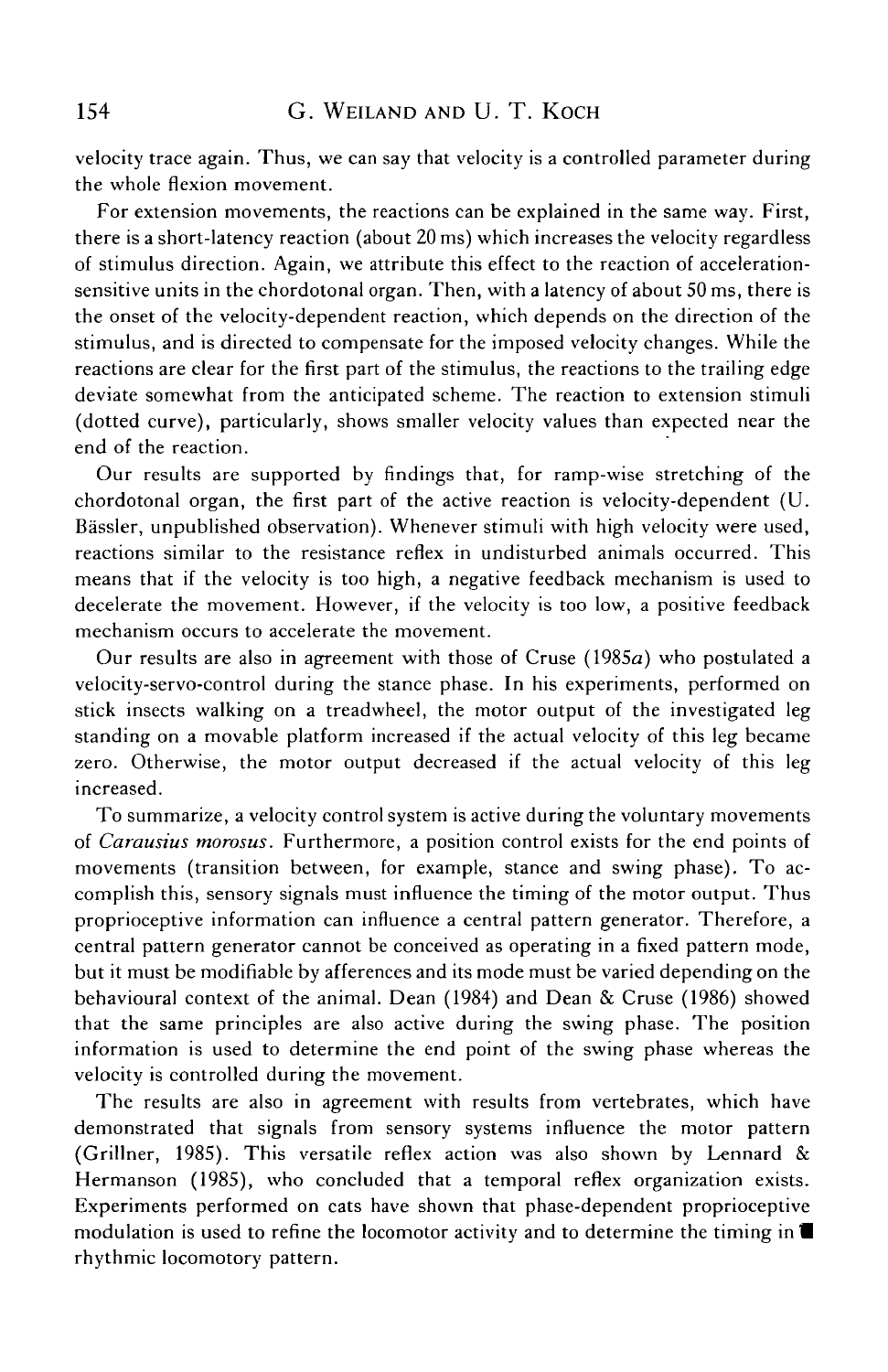Thus, a similar concept of temporal reflex organization in the stick insect would be able to explain a large number of experimental results found by different investigators.

#### **REFERENCES**

- BARNES, W. J. P. (1977). Proprioceptive influences on motor output during walking in the crayfish. *J. Physiol., Paris* 73, 543-564.
- BARNES, W. J. P., SPIRITO, C. P. & EVOY, W. H. (1972). Nervous control of walking in the crab, *Cardisoma guanhumi.* II. Role of resistance reflexes in walking. *Z. lergl. Physiol.* 76, 16—31.
- BASSLER, U. (1973). Zur Steuerung aktiver Bewegungen des Femur-Tibia-Gelenkes der Stabheuschrecke *Carausius momsus. Kybernetik* 13, 38-53.
- BASSLER, U. (1976). Reversal of a reflex to a single motoneuron in the stick insect *Carausius momsus. Biol. Cybernetics* 24, 47-49.
- BASSLER, U. (1977). Sensory control of leg movement in the stick insect *Carausius morosus. Biol. Cybernetics* 25, 61-72.
- BASSLER, U. (1986). Afferent control of walking movements in the stick insect *Cuniculina impigra.* II. Reflex reversal and the release of the swing-phase in the restrained foreleg. *J. comp. Phvsiol.* A **158,** 351-362.
- BASSLER, U., HOFMANN, T. & SCHUCH, U. (1986). Assisting components within resistance reflex. *Physiol. Entomol.* **11,** 359-366.
- BASSLER, U. & STORRER, J. (1980). The neural basis of the femur-tibia control system in the stick insect *Carausius momsus.* I. Motoneurons of the extensor tibia muscle. *Biol. Cvbenietics* 38, 107-114.
- BASSLER & WEGNER, U. (1983). Motor output of the denervated thoracic ventral nerve cord in the stick insect *Carausius momsus. jf. exp. Biol.* **105,** 127-145.
- CRUSE, H. (1981). Is the position of the femur-tibia point under feedback control in the walking stick insect? I. Force measurements. *J. exp. Biol.* 92, 85-95.
- CRUSE, H. (1985n). Which parameters control the leg movement of a walking insect? I. Velocity control during the stance phase, *jf. exp. Biol.* **116,** 343-355.
- CRUSE, H. (19856). Which parameters control the leg movement of a walking insect? II. The start of the swing phase. *J. exp. Biol.* **116,** 357-362.
- CRUSE, H. & PFLOGER, H.-J. (1981). Is the position of the femur-tibia joint under feedback control in the walking stick-insect? II. Electrophysiological recordings.^, *exp. Biol.* 92, 97-107.
- CRUSE, H. & SCHMITZ, J. (1983). The control of the femur-tibia joint in the standing leg of a walking stick insect *Carausius momsus. jf. exp. Biol.* **102,** 175-185.
- DEAN, J. (1984). Control of leg protraction in the stick insect: a targeted movement showing compensation for externally applied forces. *J. comp. Physiol.* A **155,** 771-781.
- DEAN, J. & CRUSE, H. (1986). Evidence for the control of velocity as well as position in leg protraction and retraction by the stick insect. *Expl Brain Res.* 15, 263-274.
- GRILLNER, S. (1985). Neurobiological basis of rhythmic motor acts in vertebrates. *Science* 228, 143-149.
- HOFMANN, T. & KOCH, U. T. (1985). Acceleration receptors in the femoral chordotonal organ of the stick insect *Cuniculina impigra. J. exp. Biol.* **114,** 225-237.
- LENNARD, P. R. & HERMANSON, J. W. (1985). Central reflex modulation during locomotion. *Trends Xeumsci.* 8, 483-486.
- SILLAR, K. T., SKORUPSKI, P., ELSON, R. C. & BUSH, B. M. H. (1986). The identified afferent neurones entrain a central locomotor rhythm generator. *Xature, Land.* 323, 440—443.
- SKORUPSKI, P. & SILLAR, U. T. (1986). Phase-dependent reversal of reflexes mediated by the thoracoxal muscle receptor organ in the crayfish, *Pacifastacus leniusculus.jf. Xeurophvsiol.* 55, 689-695.
- SPIRITO, C. P., EVOY, W. H. & BARNES, J. P. (1972). Nervous control of walking in the crab *Cardiosoma guantrumi.* I. Characteristics of resistance reflexes. *'/.. vergl. Physiol.* 76, 1-15.
- **BTEIN,** R. B. (1982). What muscle variable(s) does the central nervous system control in limb movement? *Behav. Brain Sci.* 5, 535-577.